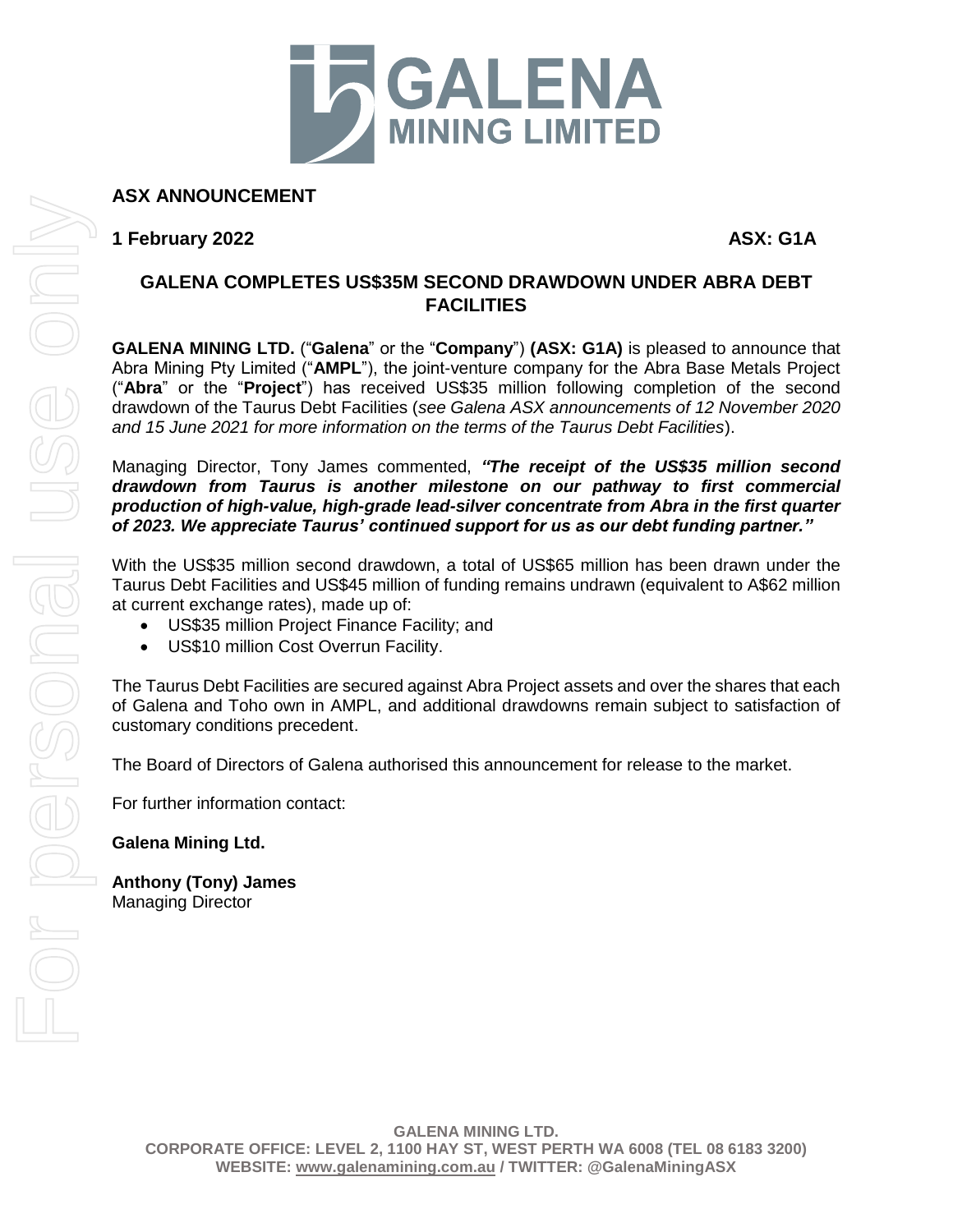





Figure 1 shows some of the Abra processing plant construction activities in January 2022. Concrete foundations being placed in the primary crusher area in the foreground and the fine

60% owned by Galena, the Abra Base Metals Mine ("Abra" or the "Project") is a globally significant lead-silver project located in the Gascoyne region of Western Australia (between the towns of Newman and Meekatharra, approximately 110 kilometres from Sandfire's DeGrussa Project).

Galena completed an outstanding definitive / bankable feasibility study ("**FS**") (*see Galena ASX announcement of 22 July 2019*) for development of an underground mine and processing facility to produce a high-value, high-grade lead-silver concentrate. A 'final investment decision' to complete the Project was made in June 2021 and construction is ongoing to reach first commercial production in the first quarter of 2023 calendar year.

| Resource classification | Tonnes (Mt) | Lead grade $(\%)$        | Silver grade (g/t) |
|-------------------------|-------------|--------------------------|--------------------|
| Measured                | $\,$        | $\overline{\phantom{0}}$ |                    |
| Indicated               | 16.9        | 7.4                      | 17                 |
| Inferred                | 17.5        | 7.0                      | 15                 |
| Total                   | 34.5        | 72                       | 16                 |

Abra JORC Mineral Resource estimate<sup>1, 2</sup>

*Notes: 1. See Galena ASX announcement of 28 April 2021. Galena confirms that it not aware of any new information or data that materially affects the information included in Galena's ASX announcement of 28 April 2021 and confirms that all material assumptions and technical parameters underpinning the resource estimates continue to apply and have not materially changed. 2. Calculated using ordinary kriging method and a 5.0% lead cut-off grade. Tonnages are rounded to the nearest 100,000t, lead grades to one decimal place and silver to the nearest gram. Rounding errors may occur when using the above figures.*